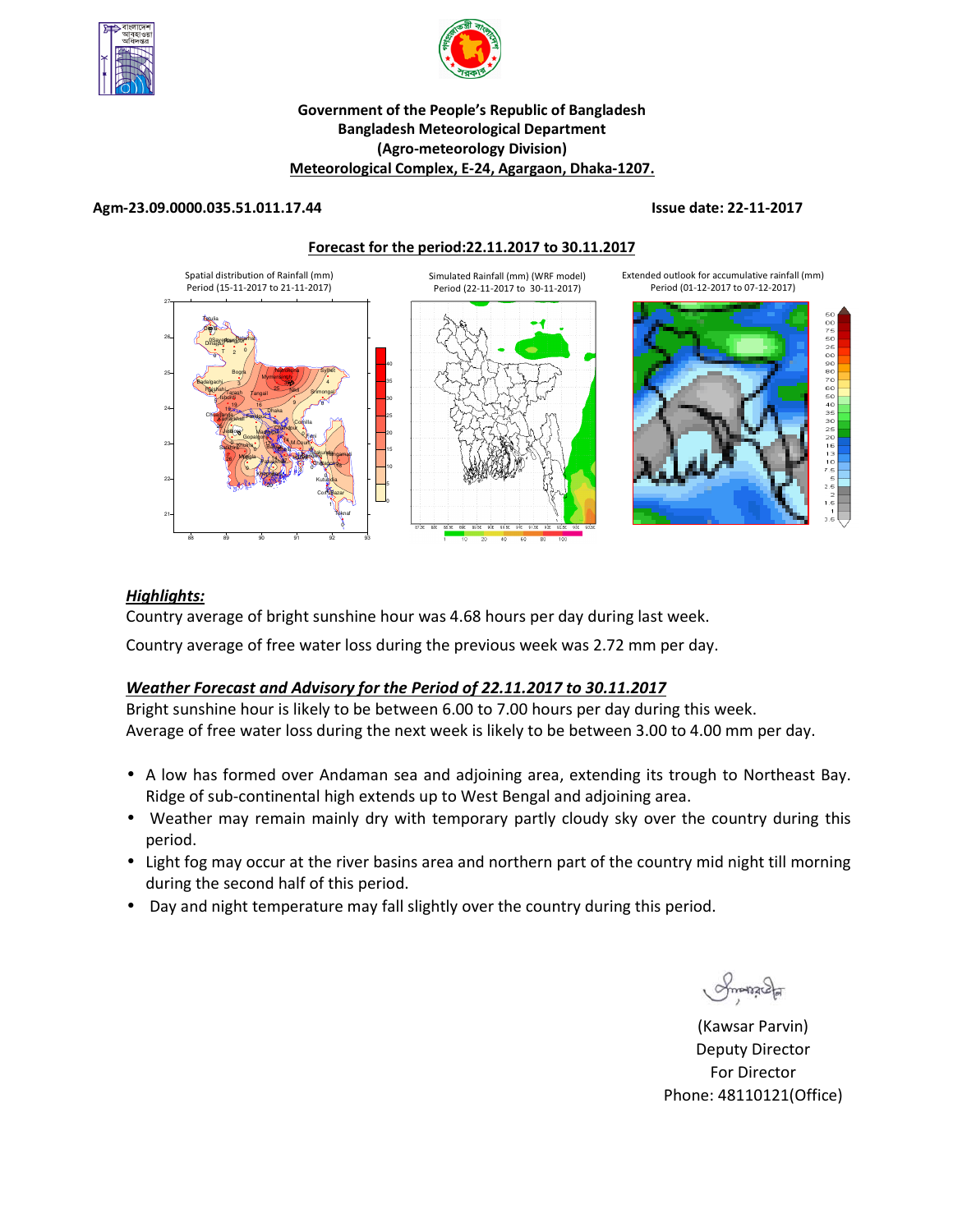#### *Short Weather description Period: 15.11.2017 to 21.11.2017*

## *Maximum And Minimum Temperature (Range and Extreme)*

| <b>Divisions</b>           | Maximum<br>temperature<br>range in <sup>o</sup> C |        |                                  |  | Highest maximum<br>temperature in <sup>o</sup> C |                  |                |                     |                          | Minimum<br>temperature<br>Range in <sup>o</sup> C | Lowest minimum<br>temperature in $^{\circ}$ C |                     |  |
|----------------------------|---------------------------------------------------|--------|----------------------------------|--|--------------------------------------------------|------------------|----------------|---------------------|--------------------------|---------------------------------------------------|-----------------------------------------------|---------------------|--|
| <b>Dhaka</b>               | 24.2                                              |        | $-31.8\degree$ C                 |  | Madaripur&Faridpur                               | 31.8             |                | $\overline{C}$ 18.5 |                          | 24.0 $^{\circ}$ C                                 | Gopalgoni                                     | 18.5 $\degree$ C    |  |
| Mymensingh <sub>25.5</sub> |                                                   |        | $-31.4$ <sup>o</sup> C           |  | Mymensingh                                       | 31.4             | $^{\circ}$ c   | 18.5                |                          | 22.6 $^{\circ}$ C                                 | Mymensingh                                    | 18.5 $\sqrt[6]{C}$  |  |
| Chittagong                 | 25.4                                              |        | $-33.5\degree$ C                 |  | Sitakunda                                        | 33.5             | $^{\circ}$ c   | 19.0                | $\overline{\phantom{0}}$ | $26.4\text{ °C}$                                  | Chandpur                                      | 19.0 $\sqrt[6]{C}$  |  |
| Sylhet                     | 25.6                                              |        | $-32.5\text{ °C}$                |  | Sylhet                                           | 32.5             | °c             | 17.6                | $\overline{\phantom{0}}$ | 23.7 $^{\circ}$ C                                 | Srimongal                                     | 17.6 $\sqrt[6]{C}$  |  |
| Rajshahi                   | 24.0                                              | $\sim$ | $\overline{32.5}$ <sup>o</sup> C |  | Bogra                                            | 32.5             | °c             | 16.0                |                          | $23.2^{\circ}$ C                                  | B. Gachhi                                     | 16.0 <sup>o</sup> C |  |
| Rangpur                    | 26.5                                              |        | $-31.3 °C$                       |  | Rangpur                                          | 31.3             | $^{\circ}$ c   | 14.5                |                          | 21.0 <sup>o</sup> C                               | Rajarhat                                      | 14.5 $^{0}C$        |  |
| Khulna                     | 22.0                                              |        | $-33.2\degree$ C                 |  | <b>Jessore</b>                                   | 33.2 $\degree$ C |                | 18.0                | $\overline{\phantom{0}}$ | 23.5 $^{\circ}$ C                                 | Chuadanga                                     | 18.0 $\sqrt[6]{C}$  |  |
| Barisal                    | 24.0                                              |        | $-32.5\text{ °C}$                |  | patuakhali                                       | 32.5             | $\overline{C}$ | 19.0                |                          | $23.7\text{ °C}$                                  | <b>Barisal</b>                                | °c<br>19.0          |  |

#### *:Rainfall analysis and average temperature:-*

| Name of the      | Name of the     | Total               | Normal                  | Deviation | Total         | Average                 | Average      | Average                     | Average                          | Average               | Average                    |
|------------------|-----------------|---------------------|-------------------------|-----------|---------------|-------------------------|--------------|-----------------------------|----------------------------------|-----------------------|----------------------------|
| <b>Divisions</b> | <b>Stations</b> | Rainfall<br>in (mm) | Rainfall<br>in (mm)     | in %      | Rainy<br>days | Max<br>Humidity<br>in % | M in<br>in % | Max.<br>Humidity temp in °C | Normal<br>M ax.<br>temp in<br>۰C | Min.<br>temp in<br>۰c | Normal<br>M in.<br>temp in |
| Dhaka            | Dhaka           | 006                 | 3                       | 100       | 03            | 092                     | 058          | 29.00                       | 29.6                             | 22.1                  | 18.8                       |
|                  | Faridpur        | 001                 | 7                       | -81       | 03            | 095                     | 065          | 28.70                       | 29.1                             | 21.2                  | 18.9                       |
|                  | Madaripur       | 017                 | 6                       | 183       | 03            | 096                     | 043          | 029                         | 29.5                             | 021                   | 18.2                       |
|                  | Nikli           | 009                 | $\star\star$            | $***$     | 02            | 093                     | 064          | 029                         | $\star\star$                     | 022                   | $**$                       |
|                  | Tangail         | 016                 | 8                       | 105       | 02            | 097                     | 063          | 28.60                       | 29.3                             | 20.7                  | 18.0                       |
|                  | Gopalgonj       | 000                 | $\star\star$            | $***$     | 00            | $\ast$                  | **           | *                           | **                               | $\ast\ast$            |                            |
| Mymensingh       | Mymensingh      | 025                 | $\overline{c}$          | 1155      | 02            | 097                     | 061          | 28.90                       | 29.3                             | 021                   | 17.7                       |
|                  | Netrokona       | 036                 | $\star\star$            | $***$     | 02            | 096                     | 061          | 28.80                       | $\star\star$                     | 20.8                  | $**$                       |
| Chittagong       | Chittagong      | 000                 | 11                      | $***$     | 00            | $\ddot{\phantom{1}}$    | **           | ×                           | 29.8                             | $\ast\ast$            | 19.5                       |
|                  | Sitakunda       | 000                 | 11                      | ***       | 00            | $\ast\ast$              | **           | *                           | 30.1                             | **                    | 18.1                       |
|                  | Rangamati       | 018                 | 9                       | 100       | 01            | 097                     | 037          | 031                         | 29.2                             | 021                   | 19.2                       |
|                  | Cox'sBazar      | 001                 | 15                      | $***$     | 01            | 093                     | 061          | 31.30                       | 30.2                             | 24.4                  | 20.5                       |
|                  | Teknaf          | 000                 | 24                      | $***$     | 00            | $\ddot{\phantom{1}}$    | **           | 88                          | 30.0                             | **                    | 20.4                       |
|                  | Hatiya          | 003                 | 10                      | -70       | 02            | 100                     | 070          | 029                         | *                                | 024                   | 19.5                       |
|                  | Sandw ip        | 000                 | $\overline{7}$          | $-100$    | $00\,$        | ×                       | **           | 88                          | 29.0                             | **                    | 19.4                       |
|                  | Kutubdia        | 004                 | 15                      | $-73$     | 02            | 093                     | 066          | 031                         | 29.4                             | 024                   | 19.7                       |
|                  | Feni            | 004                 | 7                       | -43       | 02            | 096                     | 066          | 29.80                       | 29.5                             | 21.3                  | 18.0                       |
|                  | M.Court         | 013                 | $\overline{7}$          | 86        | 03            | 097                     | 065          | 29.70                       | 29.0                             | 19.8                  | 19.6                       |
|                  | Chandpur        | 014                 | 4                       | 250       | 03            | 095                     | 066          | 29.50                       | 29.0                             | 21.7                  | 19.3                       |
|                  | Comilla         | 000                 | 9                       | $-100$    | 00            | $\ddot{\phantom{1}}$    | **           | *                           | 29.4                             | **                    | 17.6                       |
| Sylhet           | Sylhet          | 004                 | 4                       | $-13$     | 03            | 097                     | 062          | 30.20                       | 29.3                             | 021                   | 18.0                       |
|                  | Srimongal       | 000                 | 7                       | $-100$    | 00            | $\ast$                  | ×            | $\ast\ast$                  | 28.9                             | **                    | 15.7                       |
| Rajshahi         | Rajshahi        | 005                 | 0                       | $***$     | 02            | 098                     | 059          | 28.60                       | 29.3                             | 19.1                  | 17.1                       |
|                  | Bogra           | 003                 | 1                       | 200       | 02            | 094                     | 032          | 29.10                       | 30.2                             | 021                   | 17.8                       |
|                  | Ishurdi         | 019                 | $\mathbf{0}$            | $***$     | 03            | 097                     | 031          | 27.90                       | 29.4                             | 021                   | 17.1                       |
|                  | Badalgachi      | T                   | $\star\star$            | $***$     | 01            | 099                     | 034          | 28.30                       | $\star\star$                     | 19.2                  | $\star\star$               |
|                  | Tarash          | 019                 | $\star\star$            | $***$     | 02            | 099                     | 037          | 027                         | $\star\star$                     | 022                   |                            |
| Rangpur          | Rangpur         | 002                 | $\mathbf{1}$            | 100       | 01            | 093                     | 050          | 29.30                       | 28.3                             | 18.6                  | 17.0                       |
|                  | Dinajpur        | 000                 | $\mathbf{0}$            | $***$     | 01            | 095                     | 051          | 29.3                        | 28.8                             | 018                   | 16.2                       |
|                  | Sayedpur        | T                   | $\star\star$            | ***       | 01            | 094                     | 065          | 030                         | xx                               | 018                   | $\star\star$               |
|                  | Rajarhat        | 000                 | $\star\star$            | ***       | 00            | 095                     | 056          | 29.00                       | $\star\star$                     | 18.0                  | $^{\star\star}$            |
|                  | Tetulia         | 000                 | $\star\star$            | $***$     | 00            | 097                     | 047          | 28.80                       | **                               | 14.9                  | $^{\star\star}$            |
|                  | Dimla           | 000                 | $\star\star$            | $***$     | 00            | 094                     | 048          | 029                         | $\star\star$                     | 017                   |                            |
| Khulna           | Khulna          | 019                 | 5                       | 288       | 03            | 098                     | 065          | 029                         | 29.6                             | 022                   | 18.9                       |
|                  | Mongla          | 000                 | $\star\star$            | ***       | 00            | ×                       | **           | *                           | xx                               | **                    | $\star\star$               |
|                  | Jessore         | 000                 | 5                       | $-100$    | $00\,$        |                         |              |                             | 30.1                             |                       | 17.3                       |
|                  | Chuadanga       | 026                 | $\overline{\mathbf{c}}$ | 1200      | 03            | 097                     | 068          | 28.20                       | 29.7                             | 20.6                  | 17.5                       |
|                  | Satkhira        | 026                 | 6                       | 330       | 03            | 098                     | 035          | 28.70                       | 29.9                             | 21.0                  | 17.9                       |
|                  | Kumarkhali      | 000                 | $\star\star$            | $***$     | $00\,$        | ×                       | **           | *                           | $\star\star$                     | $\ast$                | $\star\star$               |
| Barisal          | Barisal         | 014                 | $\overline{7}$          | 94        | 03            | 100                     | 068          | 29.40                       | 29.7                             | 21.5                  | 18.3                       |
|                  | Bhola           | 017                 | 6                       | 183       | 02            | 097                     | 064          | 029                         | 29.6                             | 022                   | 18.7                       |
|                  | Patuakhali      | 001                 | 8                       | -83       | 02            | 100                     | 074          | 29.40                       | 29.3                             | 022                   | 19.6                       |
|                  | Khepupara       | 020                 | 13                      | 54        | 02            | 098                     | 069          | 029                         | 29.2                             | 022                   | 19.3                       |
|                  |                 |                     |                         |           |               |                         |              |                             |                                  |                       |                            |

N.B-.Analyses contained in this bulletin are based on preliminary un-checked data. \*\* Data not received. \*\*\* Data not available.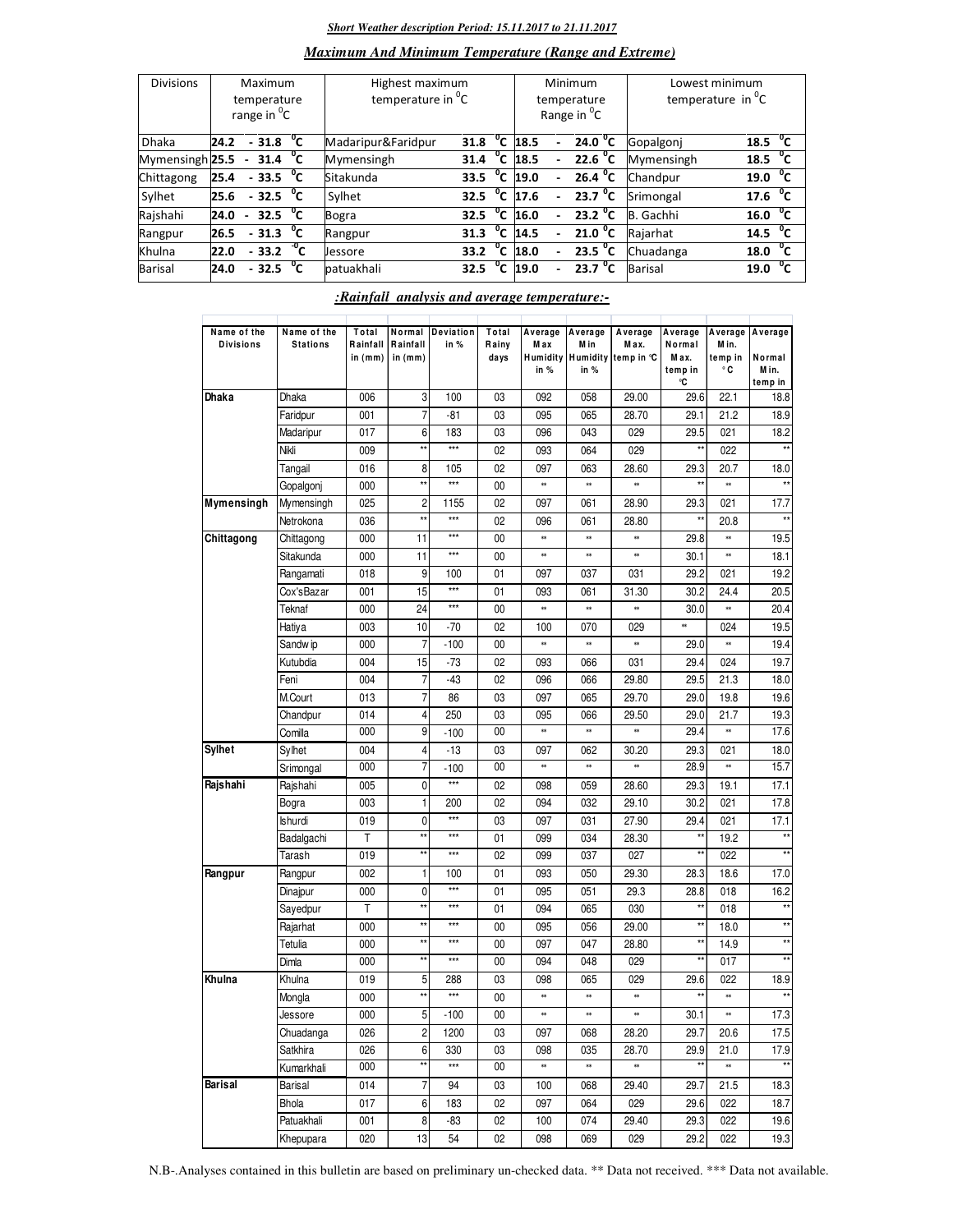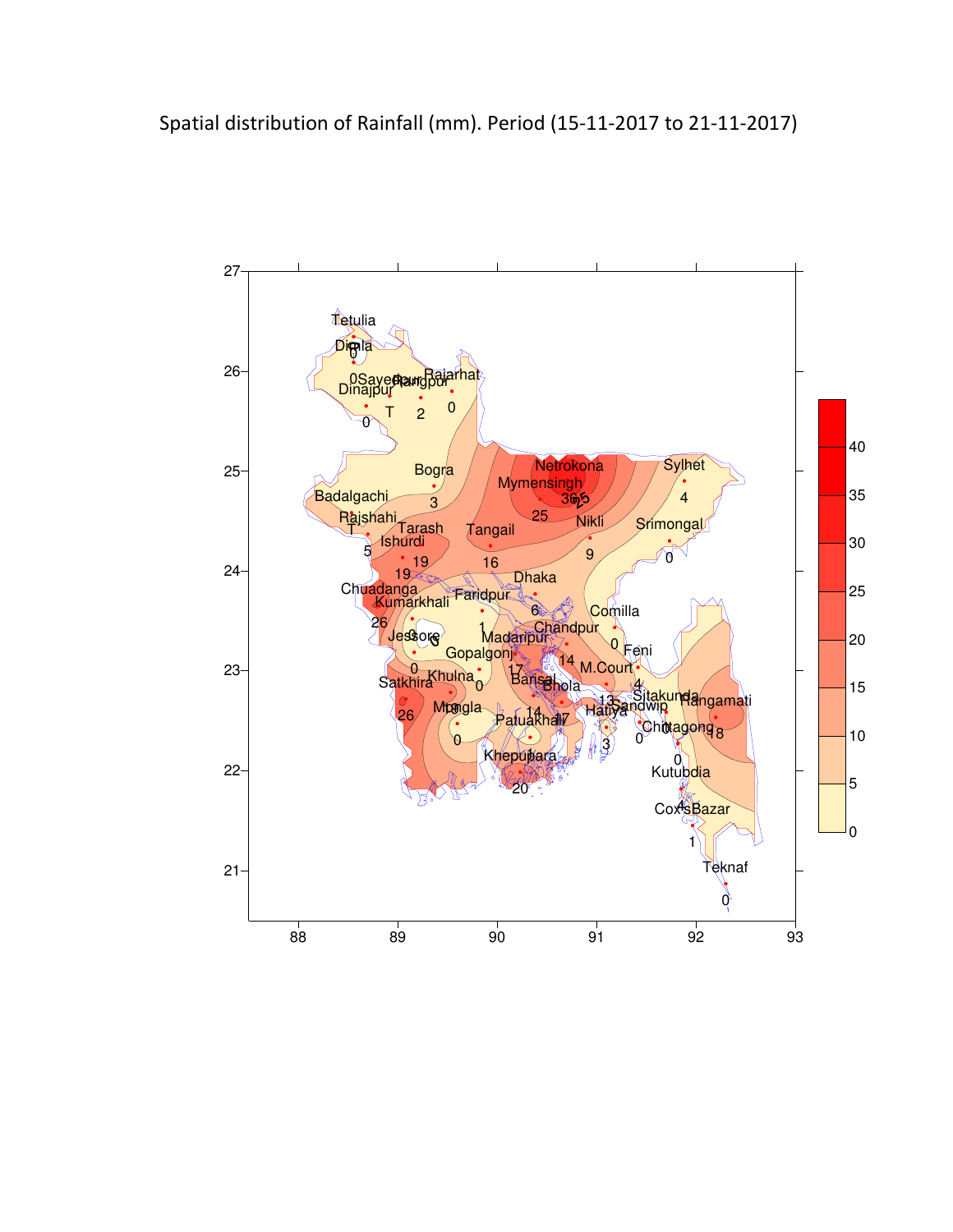



# গণপ্রজাতন্ত্রী বাংলাদেশ সরকার বাংলাদেশ আবহাওয়া অধিদপ্তর কৃষি আবহাওয়া মহাশাখা আবহাওয়া ভবন, ই-২৪, আগারগাঁও, ঢাকা-১২০৭।

#### এজিএম-২৩.০৯.০০০০.০৩৫.৫১.০১১.১৭.৪৪

তারিখ: ২২-১১-২০১৭ খ্রিঃ





## প্ৰধান বৈশিষ্ট্য সমূহঃ-

গত সপ্তাহে দেশের দৈনিক উজ্জ্বল সূর্যকিরণ কালের গড় ৪.৬৮ ঘন্টা ছিল । গত সপ্তাহে দেশের দৈনিক বাষ্পীভবনের গড় ২.৭২ মিঃ মিঃ ছিল।

### আবহাওয়ার পূর্বাভাসঃ- ২২-১১-২০১৭ থেকে ৩০-১১-২০১৭ ইং পর্যন্ত।

এ সপ্তাহে দৈনিক উজ্জ্বল সূর্য কিরণ কাল ৬.০০ থেকে ৭.০০ ঘন্টার মধ্যে থাকতে পারে । আগামী সপ্তাহের বাষ্পীভবনের দৈনিক গড় ৩.০০ মিঃ মিঃ থেকে ৪.০০ মিঃ মিঃ থাকতে পারে।

- আন্দামান সাগর এবং তৎসংলগ্ন এলাকায় একটি লঘুচাপের সৃষ্টি হয়েছে, যার বর্ধিতাংশ উত্তর-পূর্ব বঙ্গোপসাগর পর্যন্ত বিস্তৃত  $\bullet$ রয়েছে। উপ-মহাদেশীয় উচ্চচাপ বলয়ের বর্ধিতাংশ পশ্চিম বঙ্গ এবং তৎসংলগ্ন এলাকা পর্যন্ত বিস্তৃত।
- এ সময়ে আকাশ অস্থায়ীভাবে অংশিক মেঘলাসহ আবহাওয়া প্রধানতঃ শুষ্ক থাকতে পারে।
- এ সময়ের দ্বিতীয়ার্ধে মধ্য রাত হতে সকাল পর্যন্ত নদী অববাহিকায় এবং দেশের উত্তরাঞ্চলে হাল্কা কুয়াশা পড়তে পারে।
- এ সময়ে সারাদেশে দিন ও রাতের তাপমাত্রা সামান্য কমতে পারে।

Smangel

(কাওসার পারভীন) উপ-পরিচালক পরিচালকের পক্ষে ফোনঃ ৪৮১১০১২১(দপ্তর)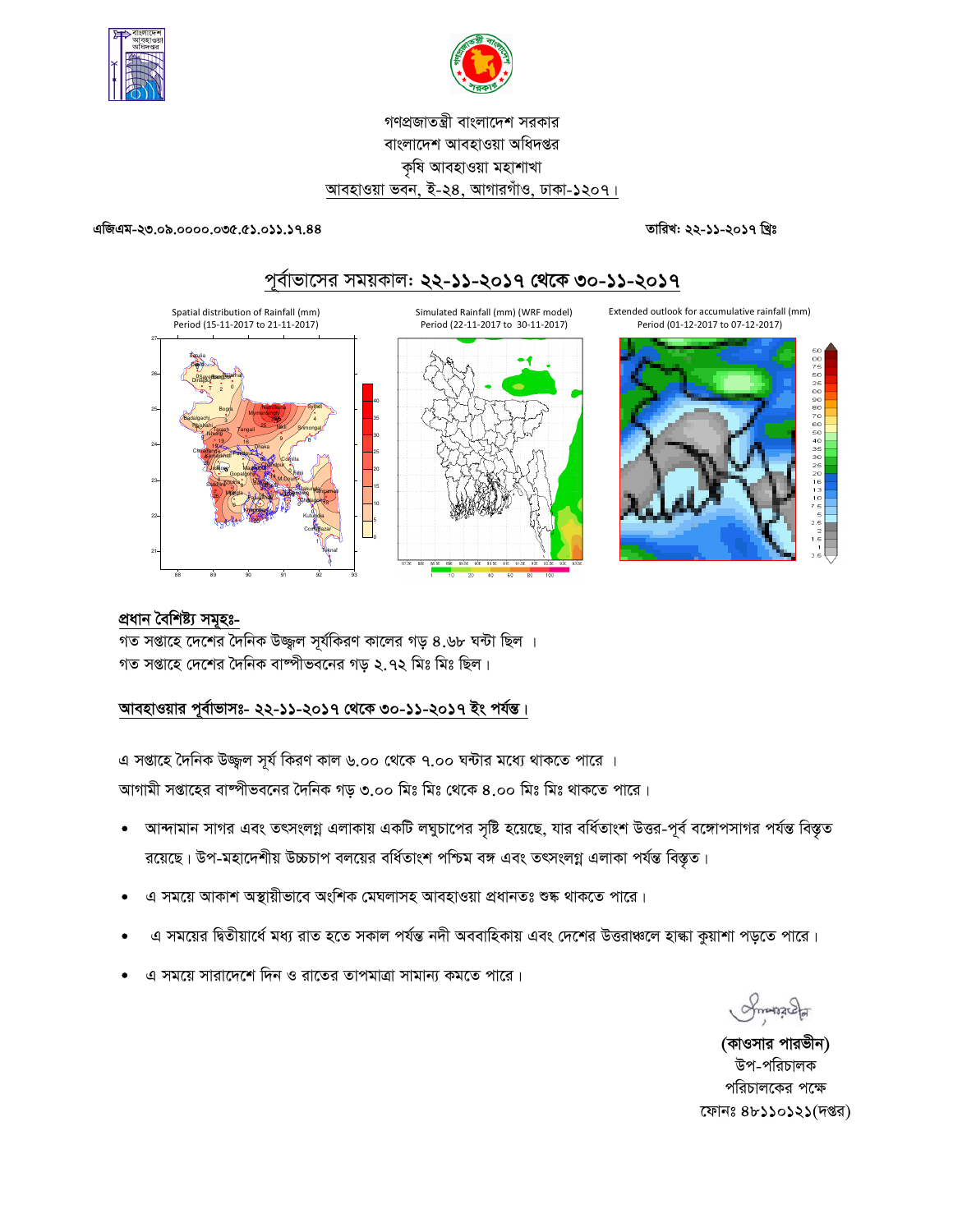#### <u>সংক্ষিপ্ত আবহাওয়া বিবরণী, সময়: ১৫.১১.২০১৭ থেকে ২১.১১.২০১৭</u>  $\overline{A}$

- - -

|           |      |                               |                |                                    | সংবাল্য ও সংবাালপ্প | ונומדוש     |                               |                        |                      |              |                                                                   |
|-----------|------|-------------------------------|----------------|------------------------------------|---------------------|-------------|-------------------------------|------------------------|----------------------|--------------|-------------------------------------------------------------------|
| বিভাগ     |      | স্বোচ্ছ তাপমাত্ৰাৰ            |                | $^\circ$ সেঃ<br>সৰ্বোচ্ছ তাপমাত্ৰা |                     |             | সর্বোনিম্ন তাপমাত্রার         |                        | সর্বোনিম্ন তাপমাত্রা |              |                                                                   |
|           |      | <i>পরিসর <sup>৩</sup></i> সেঃ |                |                                    |                     |             | <i>পরিসর <sup>৩</sup></i> সেঃ |                        |                      | $^\circ$ সেঃ |                                                                   |
| ঢাকা      | 28.3 | $-$ ৩১.৮ $\degree$ সেঃ        |                | মাদারীপুর+ফরিদপুর                  | ৩১.৮ ° সেঃ          | 3b.6        | - ২৪.০                        | $\degree$ (X $\degree$ | গোপালগঞ্জ            |              | $\mathcal{F}^{\circ}$ $\mathcal{F}^{\circ}$ $\mathcal{F}^{\circ}$ |
| ময়মনসিংহ | ২৫.৫ | ৩১. $8$                       | $^{\circ}$ (সঃ | ময়মনসিংহ                          | ৩১.৪ $^{\circ}$ (সঃ | ১৮.৫        | - ২২.৬                        | $^\circ$ সেঃ           | ময়মনসিংহ            |              | $SP^{\circ}$ $\mathcal{M}$                                        |
| চট্টগ্ৰাম | 20.8 | - ৩৩.৫ $\degree$ সেঃ          |                | সীতাকুড                            | ৩৩.৫ ° সেঃ          | ১৯.০        | - ২৬.৪                        | $\degree$ (সঃ          | চাঁদপুর              |              | ১৯.০ $^\circ$ মেঃ                                                 |
| সিলেট     | ২৫.৬ | - ৩২.৫ °CI:                   |                | সিলেট                              | ৩২.৫ ° সেঃ          | ১৭.৬        | - ২৩.৭                        | ੰ $\kappa$ ੇ           | শ্ৰীমঙ্গল            |              | ১৭.৬ ° সেঃ                                                        |
| রাজশাহী   | 58.0 | ৩২.৫ ° সেঃ                    |                | বণ্ডডা                             | ৩২.৫ ° সেঃ          | ১৬.০        | - ২৩.২                        | $^\circ$ (ਸਃ           | বদলগাছি              |              | $\mathcal{S}^{\infty}$ ০.৶১                                       |
| রংপর      | ২৬.৫ | - ৩১.৩                        | $^\circ$ সেঃ   | রংপুর                              | ৩১.৩ ° সেঃ          | <b>58.0</b> | $-25.0$                       | $\degree$ CF)          | রাজারহাট             |              | $$8.6^\circ$$ ርፕঃ                                                 |
| খুলনা     | ২২.০ | - ৩৩.২ °C সিঃ                 |                | যশোর                               | ৩৩.২ ° সেঃ          | $o$ . d $d$ | - ২৩.৫                        | $^{\circ}$ সেঃ         | চয়াডাঙ্গা           |              | $~3b$ .0 $~\circ$ (H:                                             |
| বরিশাল    | 58.0 | - ৩২.৫ °C সঃ                  |                | পটুয়াখালী                         | ৩২.৫ ° সেঃ          | ১৯.০        | - ২৩.৭ $\degree$ সেঃ          |                        | ভোলা                 |              | ১৯.০ $^\circ$ সেঃ                                                 |

#### <u>বৃষ্টিপাত বিশ্লেষন এবং স্বাভাবিক তাপমাত্রা</u>: -

| বিভাগের নাম | স্টেশনের নাম | মোট<br>বৃষ্টিপাত<br>(মিঃমিঃ) | ষাভাবিক<br>বৃষ্টিপাত<br>(মিঃমিঃ) | বিছ্যুতি(%) | মোট<br>বৃষ্টিশাতের<br>দিন | সৰ্বোচ্ছ<br>গড আদ্রতা<br>( %) | সৰ্বোনিম্ন<br>আদ্ৰতা<br>( %) | গড সৰ্বোচ্ছ<br>তাপমাত্রা<br>(ডিগ্ৰী সেঃ) | গড<br>ষভাবিক<br>তাপমাত্রা<br>(ডিগ্ৰী সেঃ) | সৰ্বোনিম্ন<br>গড<br>তাপমাত্রা<br>(ডিগ্ৰী | সৰ্বোনিম্ন<br>ষাভাবিক<br>গড়<br>তাপমাত্রা( |
|-------------|--------------|------------------------------|----------------------------------|-------------|---------------------------|-------------------------------|------------------------------|------------------------------------------|-------------------------------------------|------------------------------------------|--------------------------------------------|
| ঢাকা        |              |                              |                                  |             |                           |                               |                              |                                          |                                           | (সঃ)                                     | ডিগ্ৰী সেঃ)                                |
|             | ঢাকা         | ००७                          | O                                | 500         | ೲ                         | ০৯২                           | oQp                          | ২৯.০০                                    | ২৯.৬                                      | ২২.১                                     | $\delta$ .                                 |
|             | ফরিদপুর      | ००১                          | ٩                                | -b)         | ೲ                         | ০৯৫                           | ०७৫                          | ২৮.৭০                                    | ২৯.১                                      | ২১.২                                     | 5b.5                                       |
|             | মাদারীপুর    | ०১१                          | ৬                                | ১৮৩         | ೲ                         | ০৯৬                           | 080                          | ০২৯                                      | ২৯.৫                                      | ০২১                                      | Sb.:                                       |
|             | নিকলী        | ००৯                          | $\ast\ast$                       | ***         | ०२                        | ಂನಿರಿ                         | ০৬8                          | ০২৯                                      | $**$                                      | ०२२                                      | $***$                                      |
|             | টাঙ্গাইল     | ০১৬                          | b                                | ১০৫         | ०२                        | ০৯৭                           | ০৬৩                          | ২৮.৬০                                    | ২৯.৩                                      | २०.१                                     | $\mathcal{V}$ .0                           |
|             | গোপালগজ্ঞ    | 000                          | $\ast\ast$                       | ***         | 00                        | **                            |                              |                                          | $**$                                      |                                          | $***$                                      |
| ময়মনসিংহ   | ময়মনসিংহ    | ०२৫                          | ٥                                | 2200        | ०२                        | ০৯৭                           | ০৬১                          | ২৮.৯০                                    | ২৯.৩                                      | ০২১                                      | 39.9                                       |
|             | নেত্ৰকোনা    | ০৩৬                          | **                               | ***         | ०२                        | ০৯৬                           | ০৬১                          | ২৮.৮০                                    | $**$                                      | ২০.৮                                     | $**$                                       |
| চউগ্ৰাম     | ঢট্ৰগ্ৰাম    | 000                          | دد                               | ***         | $^{\circ}$                |                               |                              |                                          | ২৯.৮                                      |                                          | ১৯.৫                                       |
|             | সীতাকুন্ড    | 000                          | دد                               | ***         | 00                        |                               |                              |                                          | ৩০.১                                      |                                          | Sb.)                                       |
|             | রাঙ্গামাটি   | ০১৮                          | ৯                                | 500         | ٥,                        | ০৯৭                           | ০৩৭                          | ০৩১                                      | ২৯.২                                      | ০২১                                      | 35.3                                       |
|             | কক্সবাজার    | ००১                          | se                               | ***         | ٥,                        | ಂನಿರಿ                         | ০৬১                          | 05.00                                    | 00.3                                      | 28.8                                     | ২০.৫                                       |
|             | টেকনাফ       | 000                          | 58                               | ***         | $^{\circ}$                |                               |                              |                                          | 0.00                                      |                                          | २०.8                                       |
|             | হাতিয়া      | ೲ                            | ১০                               | -90         | ०२                        | ১০০                           | 090                          | ০২৯                                      |                                           | ०२8                                      | 38.0                                       |
|             | সন্দ্বীপ     | 000                          | ٩                                | -200        | 00                        |                               |                              |                                          | ২৯.০                                      |                                          | 35.8                                       |
|             | কুতুবদীয়া   | 008                          | 7Ç                               | -90         | ०२                        | ಂನಿರಿ                         | ০৬৬                          | ০৩১                                      | 25.8                                      | ०२8                                      | 32.9                                       |
|             | কেৰী         | 008                          | ٩                                | -80         | ०२                        | ০৯৬                           | ০৬৬                          | ২৯.৮০                                    | ২৯.৫                                      | ২১.৩                                     | $\delta$ .0                                |
|             | মাইজদী কোর্ট | ০১৩                          | ٩                                | ৮৬          | ೲ                         | ০৯৭                           | ०७৫                          | ২৯.৭০                                    | ২৯.০                                      | 38.5                                     | 38.5                                       |
|             | চাঁদপুর      | 0.58                         | 8                                | ২৫০         | ೲ                         | ০৯৫                           | ০৬৬                          | ২৯.৫০                                    | ২৯.০                                      | ২১.৭                                     | 38.3                                       |
|             | কুমিল্লা     | 000                          | ৯                                | -১০০        | 00                        |                               |                              |                                          | 25.8                                      |                                          | 39.6                                       |
| সিলেট       | সিলেট        | 008                          | 8                                | -১৩         | ೲ                         | ০৯৭                           | ০৬২                          | 00.30                                    | ২৯.৩                                      | ০২১                                      | Sb.o                                       |
|             | শ্ৰীমঙ্গল    | 000                          | ٩                                | -200        | $^{\circ}$                |                               |                              |                                          | ২৮.৯                                      |                                          | 30.9                                       |
| রাজশাহী     | রাজশাহী      | ००৫                          | $\mathsf{o}\xspace$              | ***         | ०२                        | ০৯৮                           | ০৫৯                          | ২৮.৬০                                    | ২৯.৩                                      | د دد                                     | 39.3                                       |
|             | বগুড়া       | ೲ                            | ډ                                | ২০০         | ०२                        | $\circ$ ನಿ8                   | ০৩২                          | ২৯.১০                                    | ৩০.২                                      | ০২১                                      | 39.b                                       |
|             | ঈশ্বরদী      | ০১৯                          |                                  | ***         | ೲ                         |                               |                              |                                          |                                           | ০২১                                      |                                            |
|             | বদলগাঘী      | LGB                          | $\circ$<br>$**$                  | ***         |                           | ০৯৭                           | ০৩১                          | ২৭.৯০                                    | 25.8<br>$**$                              |                                          | 39.3<br>$**$                               |
|             | তাডাশ        | ০১৯                          | $\ast\ast$                       | ***         | ०১                        | ০৯৯                           | 008                          | ২৮.৩০                                    | $\ast\ast$                                | ১৯.২                                     | $**$                                       |
| রংপূব       |              |                              |                                  |             | ०२                        | ০৯৯                           | ०७१                          | ०२१                                      |                                           | ०२२                                      |                                            |
|             | রংপুর        | ००२                          | ډ                                | ১০০         | ०১                        | ಂನಿರಿ                         | oQo                          | ২৯.৩০                                    | ২৮.৩                                      | ১৮.৬                                     | 59.0                                       |
|             | দিনাজপুর     | 000                          | 0                                | ***         | ٥,                        | ০৯৫                           | ০৫১                          | ২৯.৩                                     | ২৮.৮                                      | ০১৮                                      | 30.3                                       |
|             | সৈয়দপুর     | G                            | $**$                             | ***         | ٥,                        | ం ఏరి                         | ০৬৫                          | ೲ                                        | $***$                                     | ০১৮                                      | $***$                                      |
|             | রাজারহাট     | 000                          | $**$                             | ***         | $^{\circ}$                | ০৯৫                           | ০৫৬                          | ২৯.০০                                    | $**$                                      | Sb.0                                     | **                                         |
|             | তেতুঁলিয়া   | 000                          | $**$                             | ***         | $^{\circ}$                | ০৯৭                           | 089                          | ২৮.৮০                                    | $**$                                      | 38.5                                     | $**$                                       |
|             | ডিমলা        | 000                          | **                               | ***         | 00                        | 058                           | 08b                          | ০২৯                                      | $**$                                      | ०১৭                                      | $***$                                      |
| থুলনা       | থুলনা        | ০১৯                          | ¢                                | ২৮৮         | ೲ                         | ০৯৮                           | ०७৫                          | ০২৯                                      | ২৯.৬                                      | ০২২                                      | ১৮.৯                                       |
|             | মংলা         | 000                          | $\ast\ast$                       | ***         | 00                        |                               |                              |                                          | $\ast\ast$                                |                                          | $\ast\ast$                                 |
|             | যশোর         | 000                          | ¢                                | -200        | 00                        |                               |                              |                                          | ৩০.১                                      |                                          | 59.0                                       |
|             | ज्ञाउना      | ০২৬                          | २                                | ১২০০        | ೲ                         | ০৯৭                           | ০৬৮                          | ২৮.২০                                    | ২৯.৭                                      | ২০.৬                                     | 29.0                                       |
|             | সাতক্ষীরা    | ০২৬                          | ৬                                | ৩৩০         | ೲ                         | ০৯৮                           | ০৩৫                          | ২৮.৭০                                    | ২৯.৯                                      | ২১.০                                     | ১৭.৯                                       |
|             | কুমারথালী    | 000                          | $\ast\ast$                       | ***         | 00                        |                               |                              |                                          | $\ast\ast$                                |                                          | $\ast\ast$                                 |
| বরিশাল      | বরিশাল       | 058                          | ٩                                | $\delta$    | ೲ                         | ১০০                           | ০৬৮                          | ২৯.৪০                                    | ২৯.৭                                      | ২১.৫                                     | ১৮.৩                                       |
|             | ভোলা         | ०১१                          | ৬                                | ১৮৩         | ०२                        | ०৯१                           | ০৬8                          | ০২৯                                      | ২৯.৬                                      | ०२२                                      | ১৮.৭                                       |
|             | পটুয়াথালী   | ००১                          | b                                | -b0         | ०२                        | ১০০                           | 098                          | ২৯.৪০                                    | ২৯.৩                                      | ०२२                                      | ১৯.৬                                       |
|             | থেপুপাড়া    | ०२०                          | ১৩                               | 68          | ०२                        | obb                           | ০৬৯                          | ০২৯                                      | ২৯.২                                      | ०२२                                      | 35.0                                       |

N.B.Analyses contained in this bulletin are based on preliminary un-checked data. \*\* Data not received. \*\*\* Data not available.